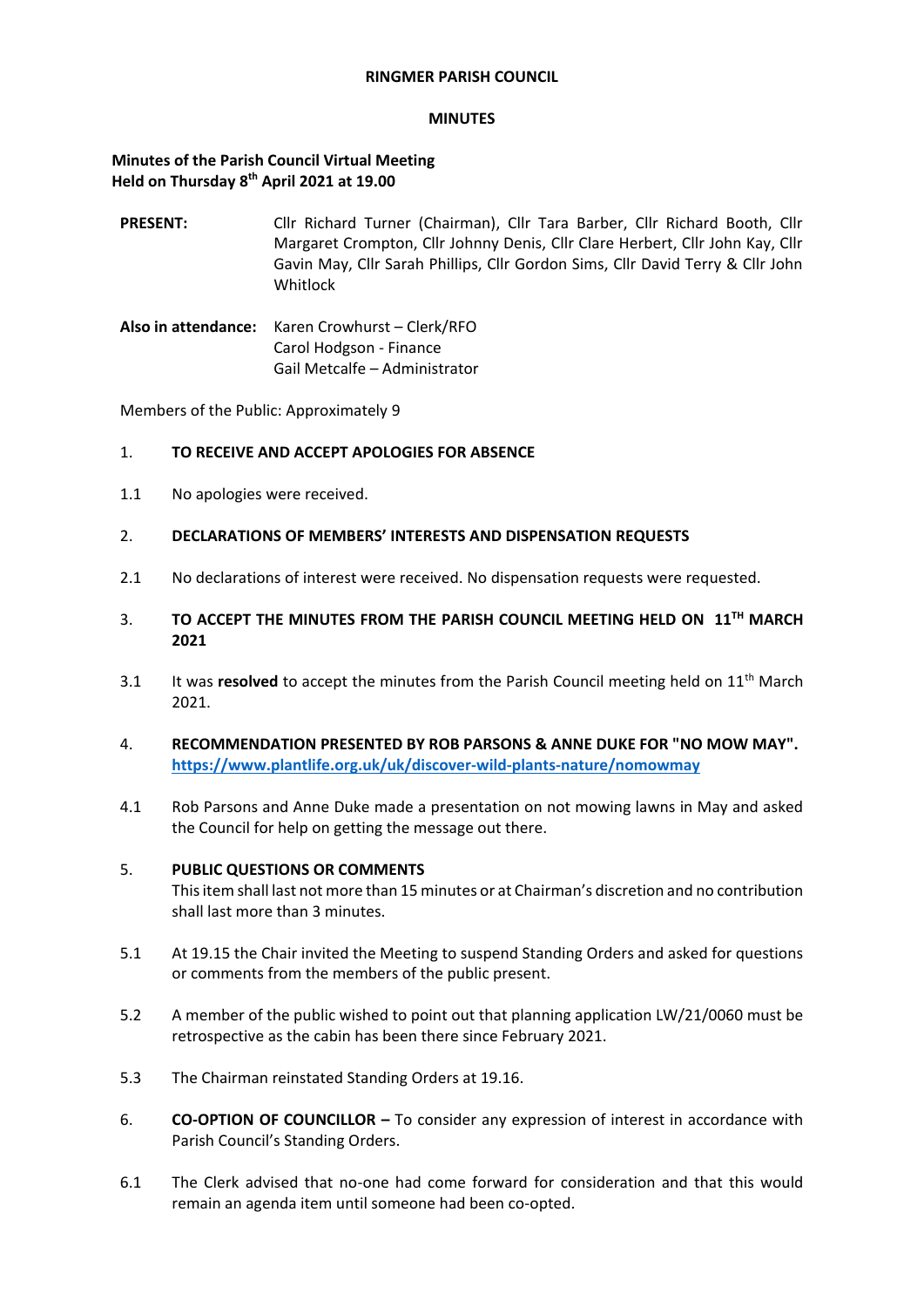# 7. **REPORTS FROM DISTRICT AND COUNTY COUNCILLORS – Maximum 15 minutes**

- a) To note the reports from County and District Councillors
- 7.1 The reports of Cllrs Philip Daniel, Johnny Denis and Emily O'Brien and were noted.

## 8. **ACTION POINTS AND REPORT FROM THE CLERK**

- a) There are no actions that are not covered on this agenda
- 8.1 **Remote/Zoom Meetings** The Clerk advised that remote meetings are to cease on **7 th May 2021**. She explained that this would mean that any meeting involving transacting business and working groups recommending action would not be allowed over Zoom. Informal meetings can, however, go ahead. She informed that there is a Court Case on 21<sup>st</sup> April 2021 attempting to overturn this decision and she would inform of the result of this once in.

## 9. **CORRESPONDENCE – FOR NOTING OR ACTION**

- a) To consider any correspondence for noting or action received after this agenda has been published
- 9.1 There was no correspondence for noting or action. As an aside, the Chairman invited members of the public to contact the clerk they wish to become a Councillor.
- 10. **NEW CODE OF CONDUCT –** To accept and adopt the New Model Code of Conduct
- 10.1 After some discussion it was proposed that this be deferred until the next Council meeting in May. This was seconded and voted on unanimously with a show of hands.
- 11. **DIGITAL SERVICES –** Sourcing new email service and other internet-based services that the Council consumes
- 11.1 Cllr Terry explained his findings on the Parish's current digital services status and recommended that we move our email system over to Office 365 with Ionos and use WordPress to host our website. It was proposed that Cllr Terry and his colleague work with the Clerk to manage this changeover.

## **Action: Cllr Terry, his colleague and the Clerk**

## 12. **HR REVIEW –** Update from Spotlight HR

12.1 Kimberly Bradshaw of Spotlight HR gave a presentation on the current status of the HR Review stating that her findings would be made available on 21<sup>st</sup> April 2021 with a presentation to the Council on 29<sup>th</sup> April 2021. It was made clear that this report would remain confidential but that any non-confidential items may be reported to the public as part of the minutes of the meeting.

## 13. **Finance Matters**

- a) Payments and Receipts (Previously circulated)
- b) Bank Reconciliation(s)
- c) Bank Summary
- d) Cost Centre Report
- e) Quotation(s)
- f) Grant application(s)/Donations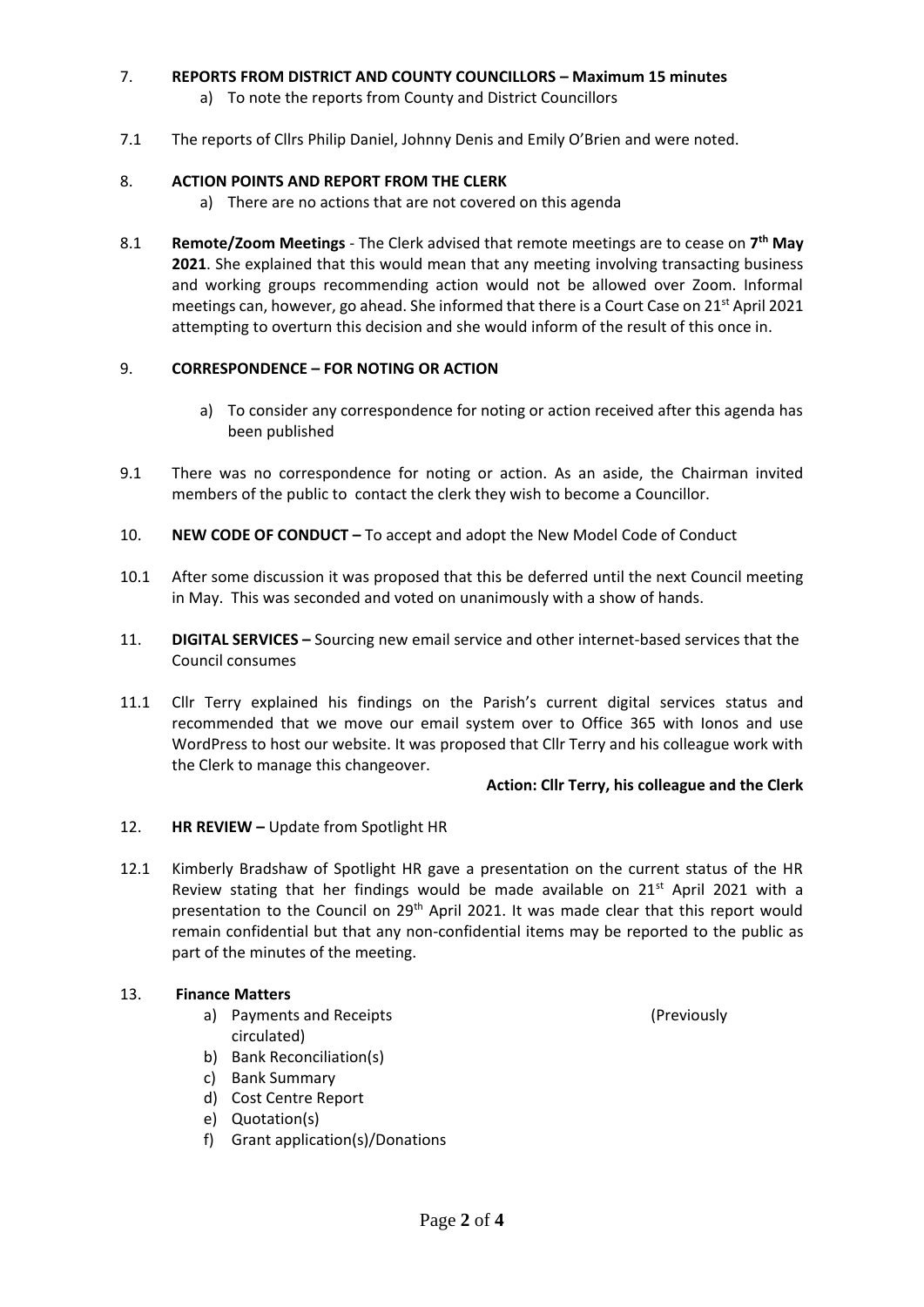- g) To use the quotation process rather than tender process regarding pertaining to the installation of the Skate Park and new play area on the Village Green (Financial Regulations)
- h) Any other financial matters that cannot be held over to the next agenda
- 13.1 Items a) to d) were taken together and accepted with a unanimous show of hands.
- 13.2 e) There were no grant applications.
- 13.3 g) It was **resolved** to use the quotation method rather than a Tendering procedure and not be in accordance with the Financial Regulations in this instance. This was voted on and agreed with a unanimous show of hands.
- 13.4 h) There were no other financial matters that cannot be held over to the next agenda

## 14. **PLANNING APPLICATIONS**

14.1 **LW/21/0089, Ashton House, Neaves Lane, Ringmer, East Sussex, BN8 5UA** First floor rear extension

# 14.2 **Comments and Observations:** Ringmer Parish Council offer no objection.

The Chairman did not partake as he knows the applicant, all others were in favour of above decision.

14.3 **LW/21/0041, Downsview Farm, Laughton Road, Ringmer, East Sussex, BN8 5UT** Retention of timber cabin to be used as dwelling for agricultural worker, replacement of caravan permitted under LW/20/0430

## 14.4 **Comments and Observations:**

Ringmer Parish Council are in support of this application.

It was agreed that a cabin is a more suitable habitat for a worker and that this should be made legal. This was voted on with a unanimous show of hands.

14.5 **LW/20/0873, 33 Ballard Drive, Ringmer**  Certificate of Lawful Use/Dev (Proposed) - Erection of a single storey side extension

# 14.6 **Comments and Observations:**

Ringmer Parish Council are in support this application.

## 14.7 **LW/21/0102, The Granary, Lower Stoneham, Ringmer**

Demolition of existing car port and replacement with single storey side extension, construction of porch, front and rear rooflights and external alterations

# 14.8 **Comments and Observations:**

Ringmer Parish Council are in support of this application.

## 14.9 **LW/21/0130, 9 Rushey Close, Ringmer, East Sussex, BN8 5JJ** Erection of annex ancillary to the host dwelling

# 14.10 **Comments and Observations:**

Ringmer Parish Council objects to this application unless it can be shown that 3 parking spaces will be provided as outlined in Policy 8.3 of the Ringmer Neighbourhood Plan.